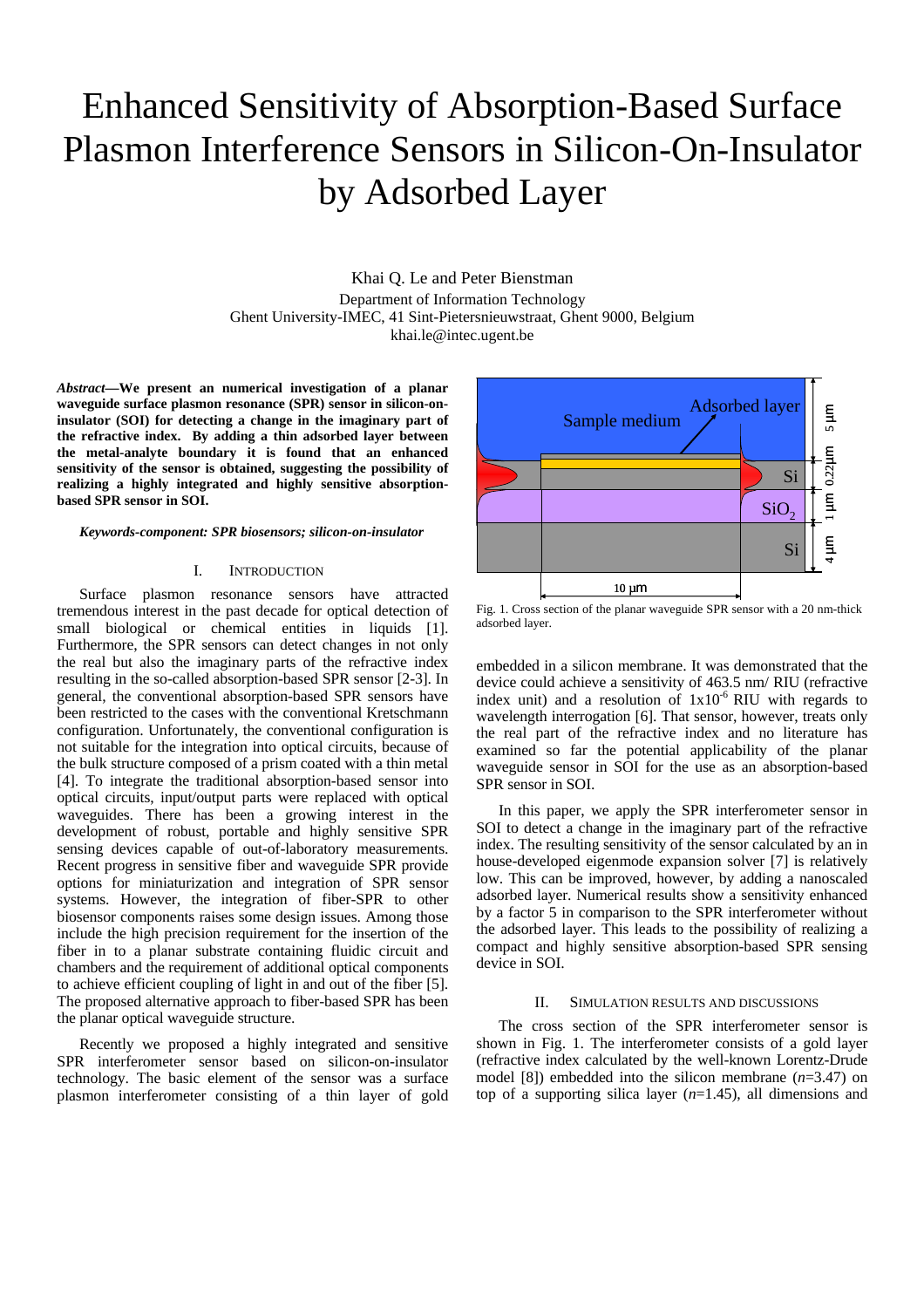

Fig. 2. Shift in resonance wavelength with respect to refractive index of

length scales are depicted in the figure. TM polarized light is coupled into the waveguide and the transmission characteristics of the entire system are observed for variation of the imaginary part of the refractive index of analyte. We here define the refractive index of the analyte by  $n_a - k_a i$ .

The absorption-based SPR sensor can observe changes in both real and imaginary parts of the refractive index. To investigate the basic performance of the sensor, however, we deliberately vary only the value of the imaginary part  $k_a$ , whereas the real part is fixed to be  $n_a=1.33$  [9,10]. By varying the imaginary part of the analyte  $k_a$  from 0.01 to 0.03 the transmission spectrum of the entire sensor with a 60 nm-thick gold layer is shown in Fig. 2. For each analyte the resonance wavelength has been observed. However, the small shift in resonance wavelength demonstrated the low sensitivity of the sensor. To improve the sensitivity, we propose to add a nanoscaled adsorbed layer with high refractive index between the metal-analyte boundary. In fact, using the adsorbed layer as a means to enhance the sensitivity of biosensors is not new, and SPR sensors using this approach have been realized in Kretschmann-type SPR sensors [11]. Figure 3 shows the transmission spectrum of the sensor with respect to the refractive index of the analyte. From the figure it is clearly seen that there is a large shift in resonance wavelength leading to the high sensitivity of the sensor. Furthermore, to demonstrate an enhancement of the sensitivity of the sensor by adding adsorbed layer we investigate the sensitivity of the sensor with various thickness of the gold layer. Numerical results show that by adding a 20 nm-thick silicon layer with refractive index of 3.47 the enhanced sensitivity is observed and depicted in Fig. 4. Indeed, with 50 nm-thick gold layer the sensitivity of the sensor without adsorbed layer is 225 nm/RIU whereas those of the sensor with the 20 nm-thick adsorbed layer is 1125 nm/RIU.

# III. CONCLUSIONS

The absorption-based SPR interferometer sensor in SOI has numerically been investigated. By adding an adsorbed layer an enhanced sensitivity of the sensor was obtained. It is worth mentioning that the SPR response of the sensor is quite



analyte for the sensor without adsorbed layer. Fig. 3. Shift in resonance wavelength with respect to refractive index of analyte for the sensor with 20 nm-thick adsorbed layer.



Fig. 4. Enhanced sensitivity of the sensor by a 20 nm-thick adsorbed layer for various thickness of gold layer.

sensitive to the changes in the imaginary part of the refractive index of the analyte leading to the possibility of realizing the highly integrated and highly sensitive absorption-based SPR interferometer sensor in SOI.

### ACKNOWLEDGMENT

Parts of this work were performed within the context of Belgian IAP project Photonics@Be.

## **REFERENCES**

- [1] J. Homola, S. Yee, and G. Gauglitz, "Surface plasmon resonance sensors: review," Sens. Actuators B Chem., vol. 54, pp. 3-15, 1999.
- [2] H. Kano and S. Kawata, "Surface-plasmon rensor for absorptionsensitivity enhancement, " Appl. Opt., vol. 33, pp. 5166-5170, 1994.
- [3] K. Kurihara, K. Nakamura, E. Hirayama, and K. Suzuki, " An absorption-based surface plasmon resonance sensor applied to Sodium